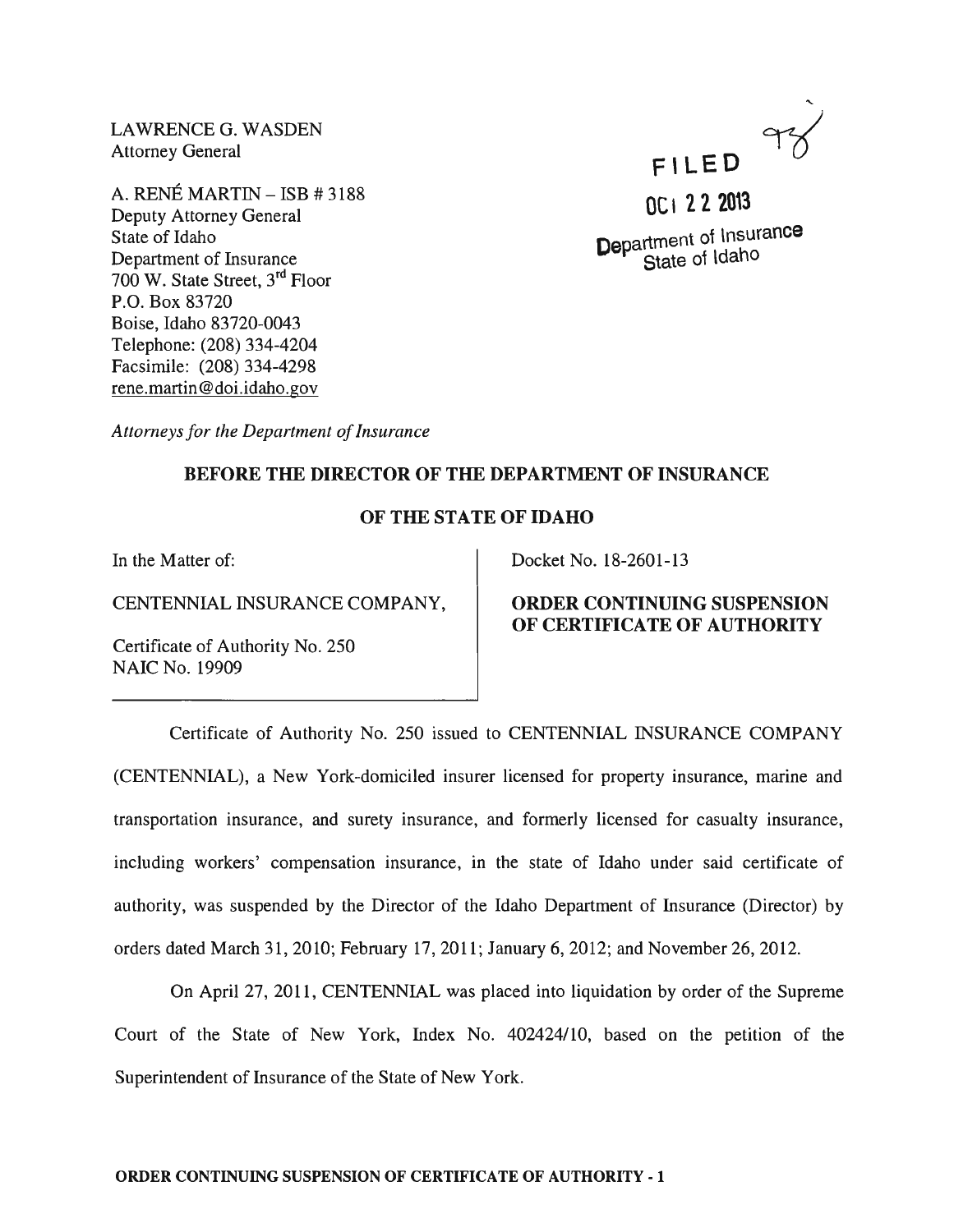The Director, having reviewed the foregoing and the requirements of Idaho Code  $\S$  41. 327, and good cause appearing therefor,

NOW, THEREFORE, IT IS HEREBY ORDERED, pursuant to Idaho Code § 41-327(3), that Certificate of Authority No. 250 issued to CENTENNIAL be CONTINUED IN SUSPENSION, effective immediately, for a period of one (1) year from the date of this order. The Director may terminate the suspension sooner if the cause for said suspension is corrected and CENTENNIAL is otherwise in compliance with title 41, Idaho Code.

IT IS HEREBY FURTHER ORDERED that CENTENNIAL comply with the requirements of Idaho Code § 41-329, including § 41-329(2), which provides: "During the suspension period the insurer shall not solicit or write any new business in this state, but shall file its annual statement, pay fees, licenses, and taxes as required under this code, and may service its business already in force in this state, as if the certificate of authority had continued in full force."

IT IS HEREBY FURTHER ORDERED, pursuant to Idaho Code § 41-330(1), that, within four (4) days after notice of this suspension is provided, CENTENNIAL shall notify, by any available means, every person authorized to write business in the state of Idaho by said insurance company, to immediately cease to write any further insurance business for CENTENNIAL in Idaho, unless CENTENNIAL has already taken such action pursuant to prior order of suspension by the Director.

DATED this  $\frac{22\text{W}}{a}$  day of October, 2013.

STATE OF IDAHO DEPARTMENT OF INSURANCE

William /eal

Director

ORDER CONTINUING SUSPENSION OF CERTIFICATE OF AUTHORITY - 2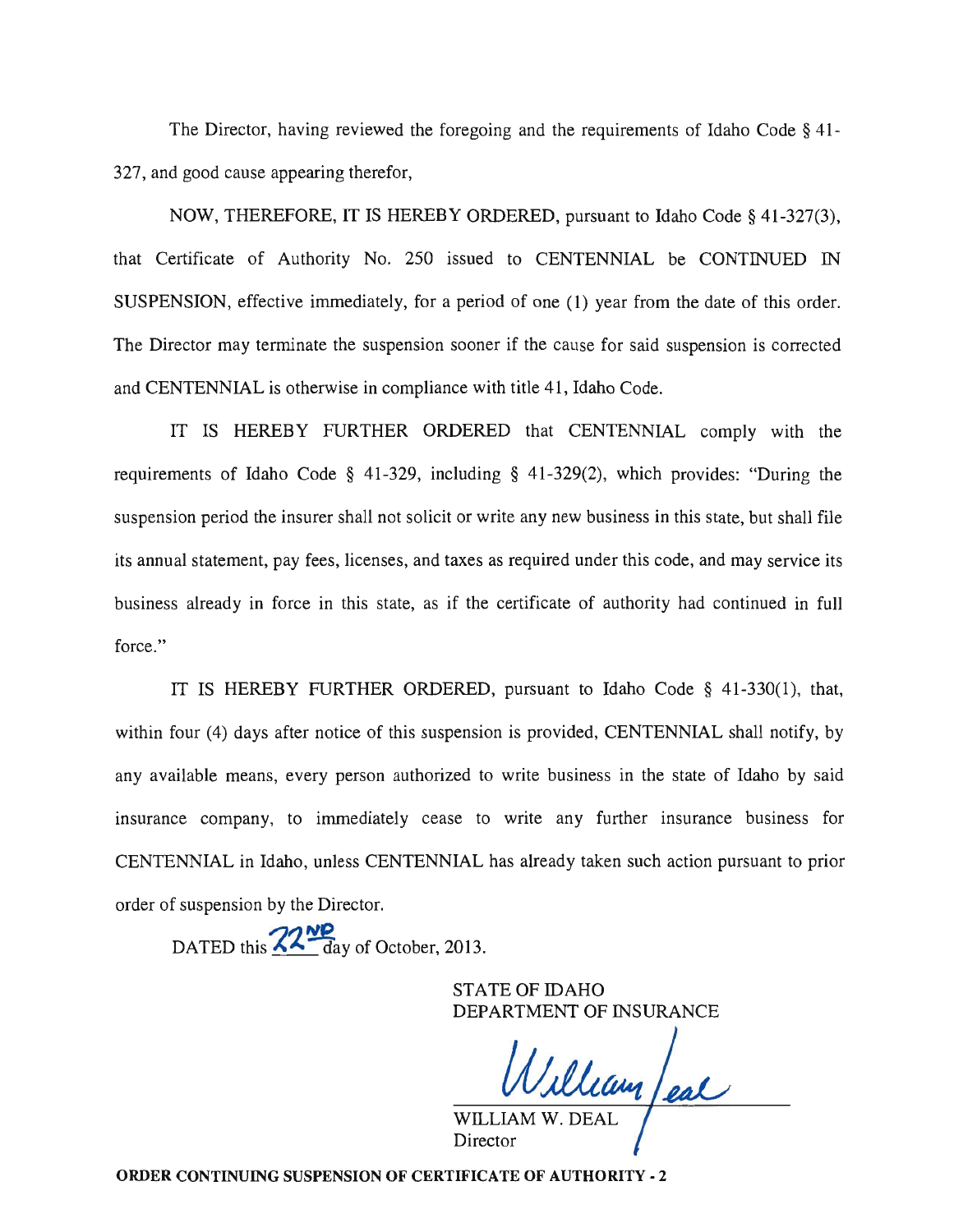#### **NOTIFICATION OF RIGHTS**

This is a final order of the Director. Any party may file a motion for reconsideration of this final order within fourteen (14) days of the service date of this order. The agency will dispose of the petition for reconsideration within twenty-one (21) days of its receipt, or the petition will be considered denied by operation of law. *See* Idaho Code § 67-5246(4).

Pursuant to Idaho Code §§ 67-5270 and 67-5272, any party aggrieved by this final order or orders previously issued in this case may appeal this final order and all previously issued orders in this case by filing a petition in the district court of the county in which:

- i. A hearing was held,
- ii. The final agency action was taken,
- iii. The party seeking review of the order resides, or operates its principal place of business in Idaho, or
- iv. The real property or personal property that was the subject of the agency action is located.

An appeal must be filed within twenty-eight (28) days of (a) the service date of this final order, (b) an order denying petition for reconsideration, or (c) the failure within twenty-one (21) days to grant or deny a petition for reconsideration, whichever is later. *See* Idaho Code § 67- 5273. The filing of an appeal to district court does not itself stay the effectiveness or enforcement of the order under appeal.